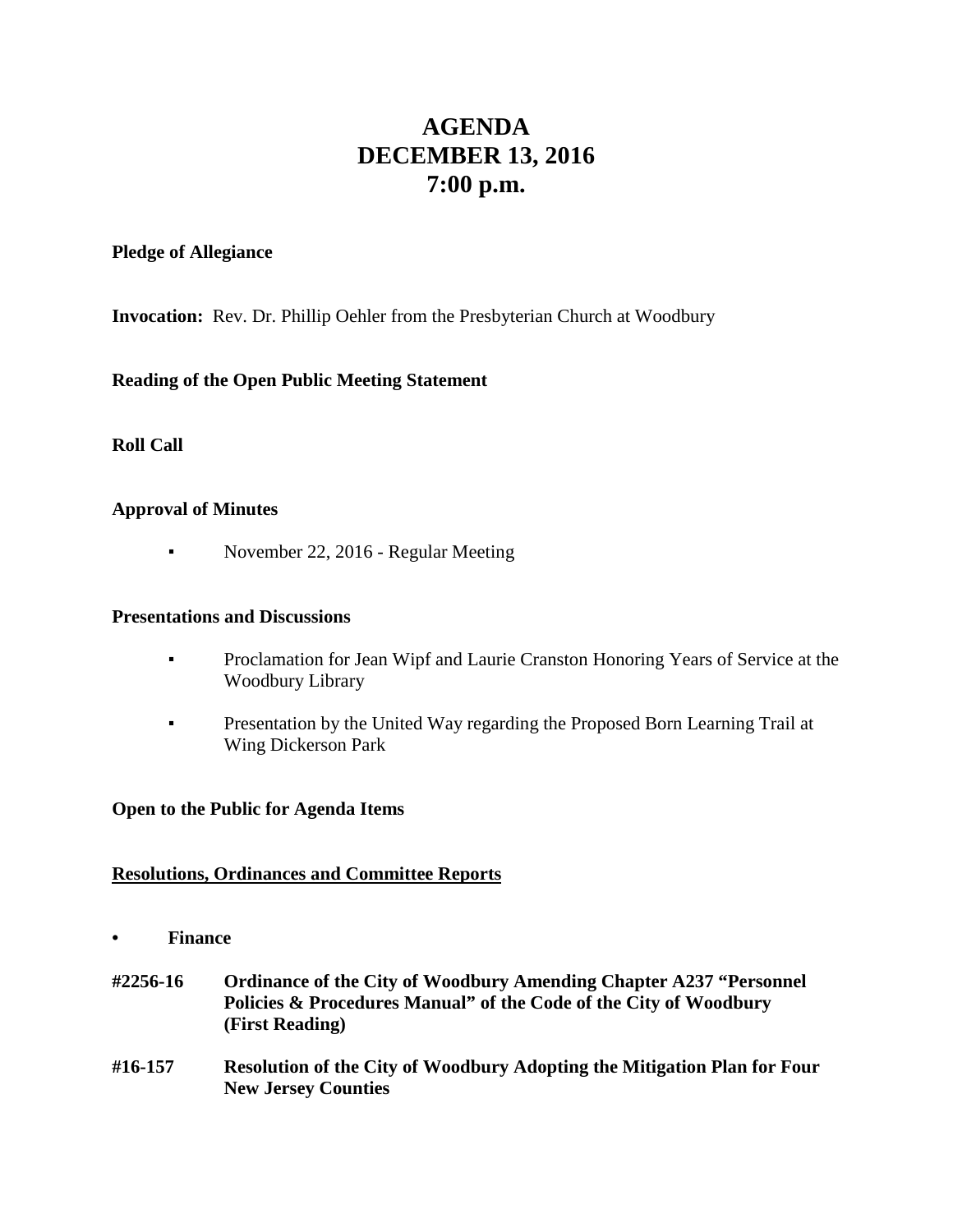| #16-158 | A Resolution of the City of Woodbury, State of New Jersey, supporting<br>Senate Bill S981 and Assembly Bill A2375 Amending the New Jersey<br>"Electronic Waste Management Act" |
|---------|--------------------------------------------------------------------------------------------------------------------------------------------------------------------------------|
| #16-159 | <b>Resolution Establishing Date for Reorganization Meeting for 2017 of the</b><br>Mayor and Council of the City of Woodbury                                                    |
| #16-160 | <b>Resolution Providing for the Insertion of Special Items of Revenue in the</b><br>Budget of the City of Woodbury Pursuant to N.J.S. 40A:4-87 (Chapter 159,<br>P.L. 1948)     |
| #16-161 | <b>Resolution Authorizing the Execution of an Employment Agreement with</b><br>Captain Kelli A. Marro, Woodbury Police Department                                              |
| #16-162 | <b>Resolution Authorizing Cancelation of Balances on 2016 Taxes and/or</b><br>Water/Sewer on Foreclosed Properties in the City of Woodbury                                     |

Motion for Approval to Pay the Listed Vouchers

## • **Economic Development**

- **#16-163 Resolution Authorizing Execution of CDBG Agreement with the County of Gloucester and Acceptance of \$25,200 CDBG Block Grant**
- **• Public Works**

| #16-164 | <b>Resolution Awarding Contract to Gerald A. Barrett, LLC for the Storm</b><br><b>Sewer Replacement Meadow Lane to Hunter Street Lake</b>                                                                                                            |
|---------|------------------------------------------------------------------------------------------------------------------------------------------------------------------------------------------------------------------------------------------------------|
| #16-165 | <b>Resolution Authorizing City Engineer to Issue Notice to Bidders Regarding</b><br>the Purchase of a Container Truck                                                                                                                                |
| #16-166 | <b>Resolution of the City of Woodbury Authorizing Release of the Performance</b><br>Guarantee and Accepting the Maintenance Bond of Gerald A. Barrett, LLC<br><b>Regarding the Wood Street Roadway and Storm Sewer Improvement</b><br><b>Project</b> |

### **Old Business**